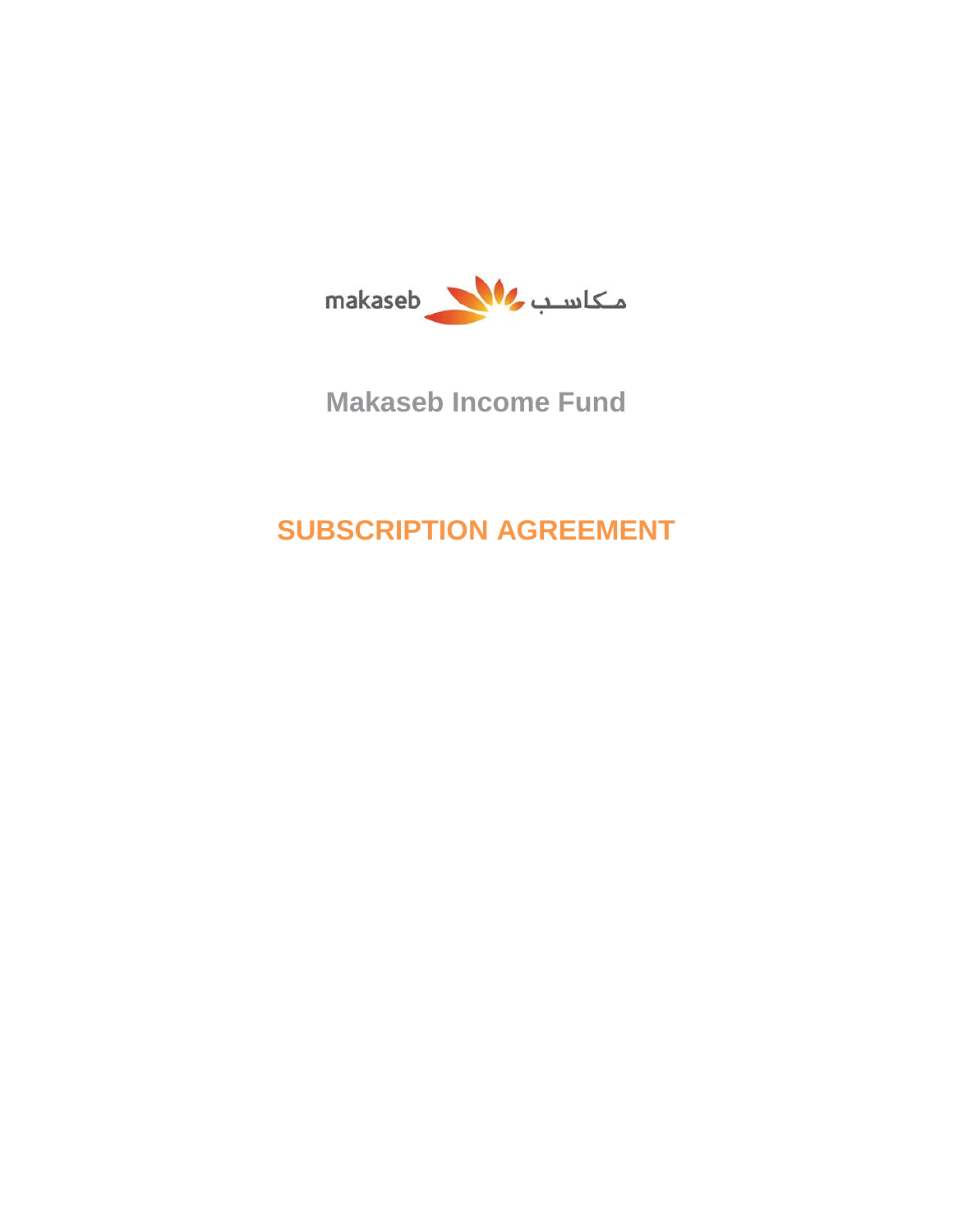## SUBSCRIPTION INSTRUCTIONS

**Makaseb Income Fund** (the "Fund"), of which **Makaseb Funds Company II BSC (C)** is the Sponsor, is a fixed income investment fund. All investors must have a high level of financial sophistication and be able to evaluate the merits and risks of an investment such as the Fund.

If you have any questions concerning how to complete the Subscription Agreement, please contact a representative of the Sponsor at +9714 424 4618.

The Subscription Agreement will be kept strictly confidential and will not be reviewed by any party other than the Sponsor and its counsel.

### **Dear Sirs,**

**1. Subscription for Units.** The undersigned investor (the "Subscriber"), and the person executing this Subscription Agreement on behalf of the undersigned {the "Signatory", and the undersigned and the Signatory being collectively referred to herein as the "Subscriber," except where the context otherwise requires), hereby irrevocably subscribes, in the amount set forth on the Signature Page hereof, for Units ("Units") in Makaseb Income Fund (the "Fund"). **Makaseb Funds Company II BSC (C)** is the Sponsor of the Fund. The Subscriber acknowledges that this subscription is subject to being accepted or rejected (in whole or in part) in the sole discretion of the Board of Directors of the Fund.

Capitalized terms not otherwise defined herein are used with the meanings assigned to such terms in the Fund's Prospectus dated 1 March 2006 (the "Prospectus").

The minimum initial subscription is:

Class B Units: US \$10,000; existing Unitholders may make additional investments in minimums of \$1,000.Classes DI/DA: US \$10.00.

Class B, Class DI and Class DA Units will be sold at US \$10.00 per Unit during the initial offering period and thereafter at Net Asset Value per Unit.

### **A Subscription Fee of up to a maximum of 2.0% of Net Asset Value per Unit may be charged on any investment**

- **2. Representations and Warranties of Subscriber.** As an inducement to the Sponsor to accept this Subscription Agreement on behalf of the Fund, the Subscriber hereby represents and warrants to the Sponsor and the Fund as follows:
	- A. The Subscriber is duly authorized and qualified to become a Unitholder, and the Signatory has been duly authorized by the Subscriber to execute and deliver this Subscription Agreement on behalf of the Subscriber.
	- B. The Subscriber has received and carefully read a copy of the Prospectus.
	- C. The Subscriber understands that no governmental authority has made any finding or determination as to the fairness of the business terms of an investment in the Fund.
	- D. The Subscriber is acquiring the Units for which the Subscriber has hereby subscribed for the Subscriber's own account, as principal, for investment and not with a view to the resale or distribution of all or nay of such Units.
	- E. The Subscriber confirms that none of the Fund, the Sponsor, any of their respective affiliates or any of the respective officers, employees, representatives or agents of any of the foregoing (collectively, "Sponsor Parties"), the BMA, Bahrain Ministry of Industry and Commerce and the Bahrain Stock Exchange guarantees the success of an investment in the Units or that substantial losses will not be incurred on such investment.
	- F. The Subscriber has carefully reviewed and understands the various risks of an investment in the Fund including, without limitation, the risks and other consideration, summarized in the Prospectus under the caption "Risk Factors," - and the Subscriber can afford to bear the risks of an investment such as the Fund, including the risk of incurring substantial losses.
	- G. The Subscriber specifically agrees to and acknowledges the exculpation and indemnification provisions described in the Prospectus and that such provisions shall survive the Subscriber's withdrawal from the Fund as well as the dissolution thereof. The Subscriber hereby specifically waives any personal liability on behalf of any Sponsor Party in respect of the sale of the Units and the operations of the Fund; provided, that the Sponsor Party in question complies with the standard of liability described in the Prospectus.
	- H. The Subscriber understands that the Investment Manager is affiliated with the Funds Company and will receive substantial remuneration in the form of management and incentive fees from the Fund.
	- I. The Subscriber specifically agrees and consent to the conflicts of interest to which the Sponsor Parties may be subject in operating the Fund, and covenants not to object to or bring any proceedings against any of the foregoing relating to any such conflicts of interest. The Subscriber acknowledges that the Sponsor has established the business terms of the Fund without arm's-length negotiations with any representatives of the prospective investors.
	- J. The Subscriber acknowledges that the Sponsor may manage other investment funds in addition to the Fund.
	- K. The Subscriber has been furnished with any materials relating to the Fund, its operation, and investment experience of the Sponsor and any other matters relating to the Fund which they have requested; the Subscriber has been afforded the opportunity to ask any questions and obtain any additional information necessary to verify the accuracy of any representation or information set forth in the Prospectus; and the Subscriber has received satisfactory answers to all inquiries put to the Sponsor and its principals.
	- L. The Subscriber has relied only on the information contained in the Prospectus in determining to subscribe for Units, irrespective of whatever information the Subscriber may have been furnished as described in paragraph (k) above.
	- M. All the information which the Subscriber has furnished to the Sponsor, or which is set forth herein, is correct and complete as of the date of this Subscription Agreement, and if there should be any material change in such information, the Subscriber will immediately furnish such revised or corrected information to the Sponsor.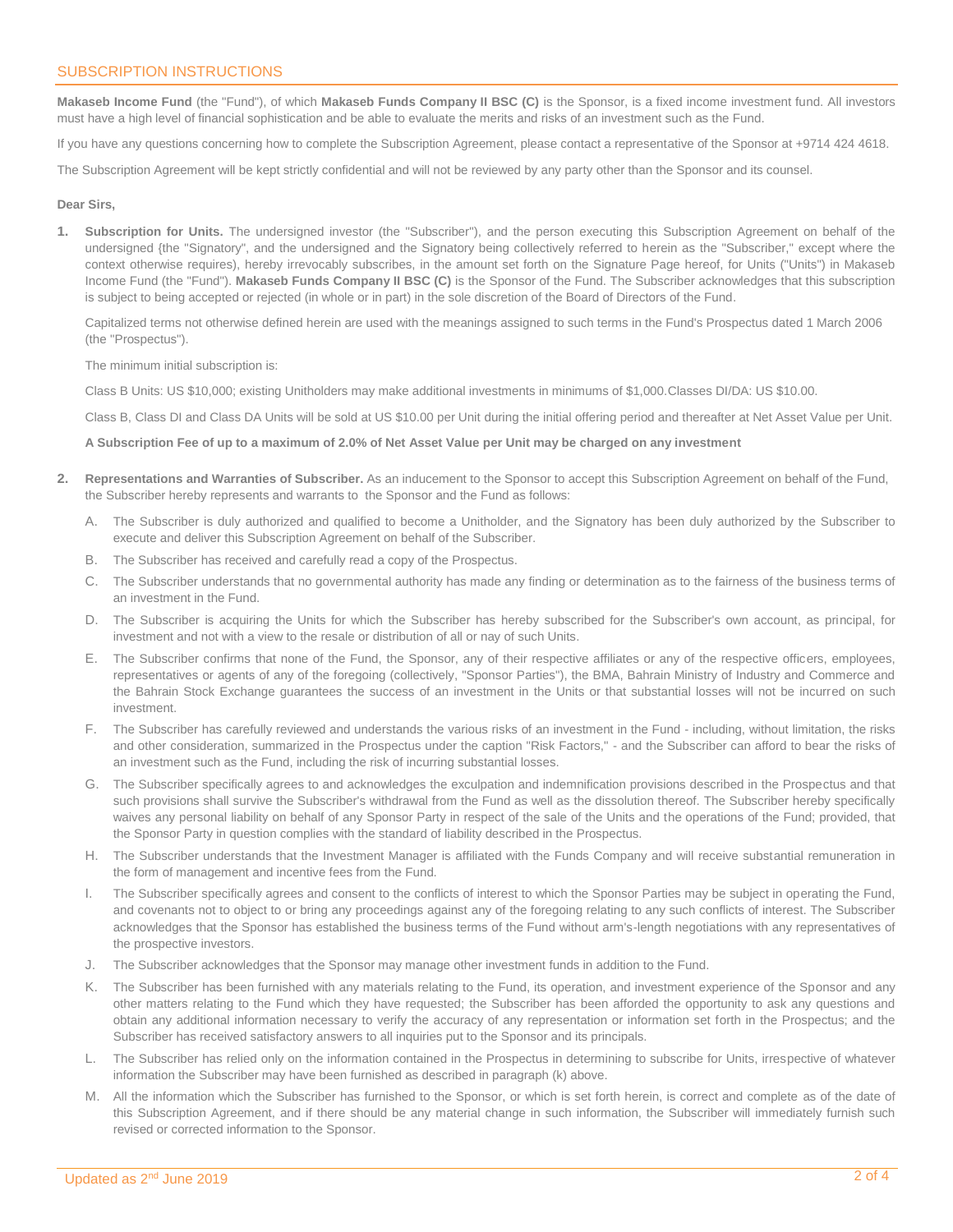- N. The Subscriber is at least 18 years old, is not a U.S. person (as defined in the US Securities Act of 1933) and is not otherwise prohibited to invest in the Fund under the laws of the Subscriber's jurisdiction.
- O. The Subscriber acknowledges that the Sponsor and the Fund strive to comply with all applicable anti-money laundering laws and regulations and may disclose confidential Subscriber information to relevant governmental authorities as required by law. Further, the Subscriber agrees to provide such cooperation and additional information as may be requested by the Sponsor from time to time for purposes of compliance with all applicable anti-money laundering laws and regulations including the Money Laundering Regulations issued by the BMA on 14 October 2001.
- P. The Subscriber agrees that the foregoing representatives and warranties, and all other information regarding the Subscriber set forth herein, may be used as a defense in any actions relating to the Fund or the offering of the Units, and that it is only on the basis of such representations, warranties and other information that the Fund may be willing to accept the Subscriber's subscription for the Units.
- Q. We hereby confirm that the subscription of Units is being made for the beneficial ownership of the Subscriber and if not, that we have fully disclosed the identity of each such beneficial owner. The Sponsor reserves the right to redeem any Units held for the beneficial ownership of persons whose identity has not been disclosed to the Fund and the Sponsor, and the Sponsor and the Fund shall not be liable to the Subscriber for any losses or expenses of the Subscriber relating to any such redemption, including any reimbursement of any redemption fees applicable to such redemption.
- R. In all circumstances, where a Subscriber will issue and distribute any financial products or instruments (the "Financial Products") the return or performance of which is linked to, or derived from, the Fund, the Subscriber shall establish and maintain procedures, methods, and controls to prevent money laundering (the "AML System"), including to know the identity of the persons to whom it will issue or sell the Financial Products (such persons, the "Customers"). The AML System shall be such as would satisfy all requirements of the laws and regulations of the Kingdom of Bahrain. The Subscriber shall otherwise strictly comply with all laws related to the prohibition and prevention of money laundering of any other relevant jurisdiction in connection with the issuance and distribution by the Subscriber of any Financial Products, and the Subscriber shall apply the "know-your-customer" rule in connection with the offer or sale of any Financial Products to any Customer. The Subscriber shall provide to the Fund and the Sponsor such information in respect of the AML System as they may reasonably request
- **3. Indemnity.** The Subscriber agrees to indemnify and hold harmless the Fund and all Sponsor Parties against any and all loss, liability, claim, damage and expense whatsoever (including , but not limited to, any and all expenses whatsoever reasonably, incurred in investigating, preparing or defending against any litigation or any claim whatsoever commenced or threatened) arising out of or based upon any false representation or warranty, misinformation or breach or failure by the Subscriber herein or hereunder or under any other document furnished or delivered by the Subscriber to the Fund or any Sponsor Party in connection with the Subscriber's investment in the Fund or resulting from any unsuccessful securities proceeding brought by the Subscriber against the Fund or any Sponsor Party.
- Governing Law; Consent to Jurisdiction. This Subscription Agreement is governed by the laws of Bahrain. The parties hereto consent to the jurisdiction of the Bahrain courts with respect to any proceeding or claim arising hereunder or in respect of the fund.
- **5. Items Required from the Subscriber**
	- A. Completed and executed copy of the Signature Page of this Subscription Agreement.

### THE FUND IS AN INVESTMENT WHICH INVOLVES RISK

**THE SUBSCRIBER HAS READ CAREFULLY AND UNDERSTANDS THE PROSPECTUS AND HAS RELIED ON THE SUBSCRIBER'S OWN ADVISERS WITH RESPECT TO THE INVESTMENT CONTEMPLATED HEREBY AND ITS SUITABILITY AS AN INVESTMENT FOR THE SUBSCRIBER. THE SUBSCRIBER HAS NOT RELIED ON THE FUND OR ANY SPONSOR PARTY FOR TAX OR LEGAL ADVICE, BUT ONLY ON THE SUBSCRIBER'S OWN ADVISERS.**

| <b>MAKASEB INCOME FUND</b>                                                                                                                    |
|-----------------------------------------------------------------------------------------------------------------------------------------------|
|                                                                                                                                               |
|                                                                                                                                               |
| Amount of Subscription                                                                                                                        |
| Class B Units (in whole multiples of US \$1,000); minimum US \$10,000 (initial) US \$1,000 (subsequent):                                      |
| Class DI Units (in whole multiples of US \$10.00):                                                                                            |
| Class DA Units (in whole multiples of US \$10.00):                                                                                            |
| (Class B, Class DI and Class DA Units: US \$10.00 per Unit during the initial offering period; Net Asset Value per Unit thereafter)           |
| Debit Authorization: Kindly debit my/our Investment Account Number<br>for \$ _______________________towards Investment in Makaseb Income Fund |

Total number of Units subscribed for will be confirmed to the Subscriber by the Fund upon acceptance of subscription.

The Subscriber must print all information exactly as the Subscriber wishes it to appear on the Fund's records.